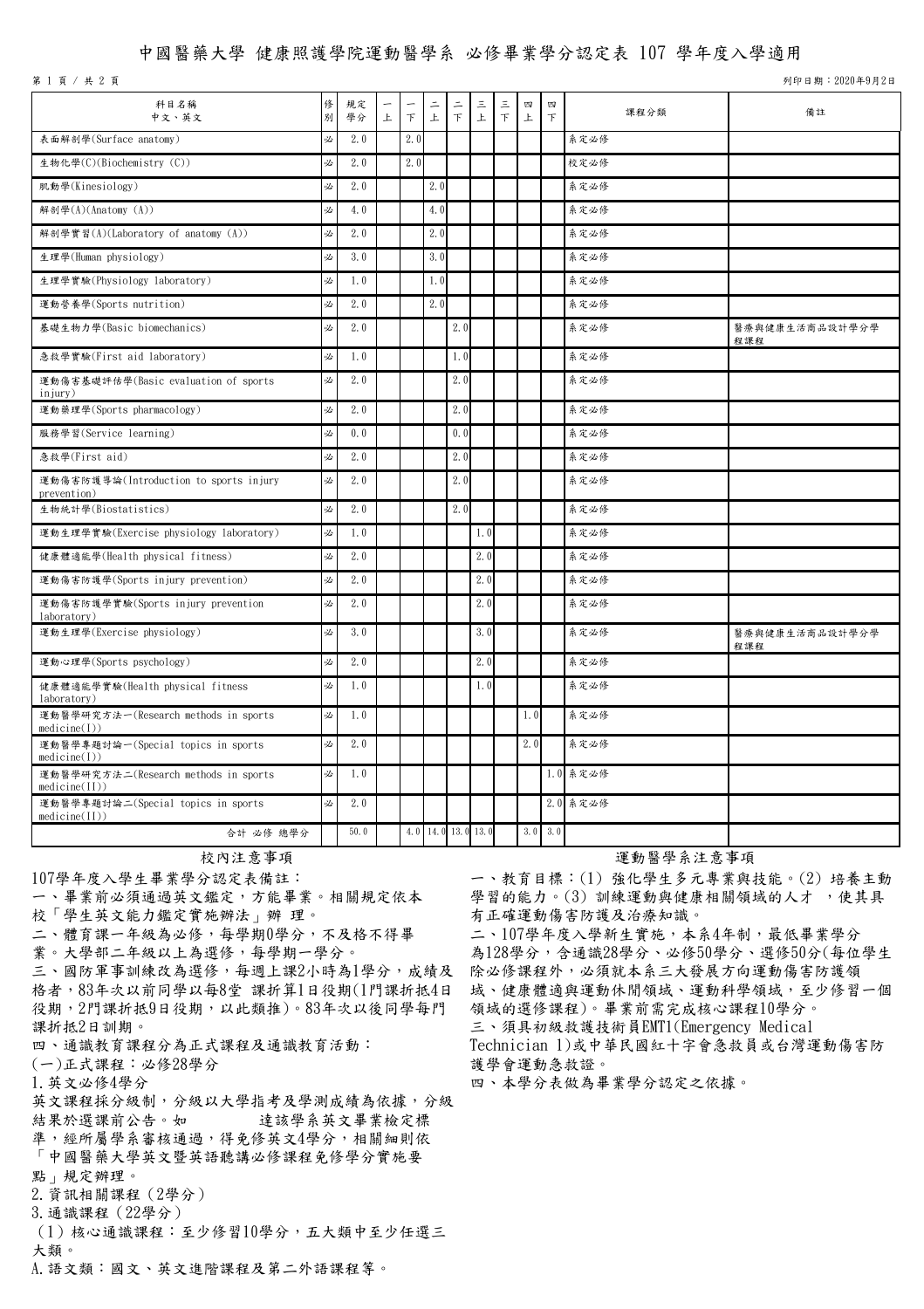# 中國醫藥大學 健康照護學院運動醫學系 選修畢業學分認定表 107 學年度入學適用

第 1 頁 / 共 3 頁

列印日期:2020年9月2日

| 科目名稱                                                               | 俢 | 規定  |     |        | 二     | $\tilde{=}$ | 三   | 三      | 四 | 四 | 課程分類                            | 備註                             |
|--------------------------------------------------------------------|---|-----|-----|--------|-------|-------------|-----|--------|---|---|---------------------------------|--------------------------------|
| 中文、英文                                                              | 別 | 學分  | 上   | $\top$ | $\pm$ | $\top$      | 上   | $\top$ | 上 | F |                                 |                                |
| 運動醫學導論(Introduction to sports medicine)                            | 選 | 2.0 | 2.0 |        |       |             |     |        |   |   | 運動傷害防護/健康體適能與運動か                |                                |
| 微積分(一)(Calculus (I))                                               | 選 | 2.0 | 2.0 |        |       |             |     |        |   |   | 核心課程                            | 核心課程                           |
| 普通化學(C)(General chemistry (C))                                     | 選 | 2.0 | 2.0 |        |       |             |     |        |   |   | 核心課程                            | 核心課程                           |
| 運動醫學專有名詞(Sports Medicine Terminology)                              | 選 | 1.0 | 1.0 |        |       |             |     |        |   |   | 運動傷害防護/健康體適能與運動か                |                                |
| 生物學(C)(Biology(C))                                                 | 選 | 2.0 | 2.0 |        |       |             |     |        |   |   | 核心課程                            | 核心課程                           |
| 生物學實驗(B)(Biology Laboratory(B))                                    | 選 | 1.0 | 1.0 |        |       |             |     |        |   |   | 系定選修                            |                                |
| 運動行銷與賽會管理(Marketing and management of<br>sport events)             | 選 | 2.0 | 2.0 |        |       |             |     |        |   |   | 系定選修                            |                                |
| 應用教練實務(Applications coach practice)                                | 選 | 2.0 | 2.0 |        |       |             |     |        |   |   | 系定選修                            |                                |
| 健康促進與疾病防治(Health promotion & disease<br>prevention)                | 選 | 2.0 |     | 2.0    |       |             |     |        |   |   | 運動傷害防護/健康體適能與運動か                | 醫療與健康生活商品設計學分學<br>程課程          |
| 中藥概論(Introduction to Chinese pharmacy)                             | 選 | 2.0 |     | 2.0    |       |             |     |        |   |   | 系定選修                            |                                |
| 微積分(二)(Calculus (II))                                              | 選 | 2.0 |     | 2.0    |       |             |     |        |   |   | 核心課程                            | 核心課程                           |
| 普通物理學(B)(General physics (B))                                      | 選 | 2.0 |     | 2.0    |       |             |     |        |   |   | 核心課程                            | 核心課程                           |
| 運動與健康(Exercise & health)                                           | 選 | 2.0 |     | 2.0    |       |             |     |        |   |   | 運動科學領域                          |                                |
| 普通物理學實驗(General physics laboratory)                                | 選 | 1.0 |     | 1.0    |       |             |     |        |   |   | 系定選修                            |                                |
| 健康促進與疾病防治實驗(Health promotion and<br>disease prevention laboratory) | 選 | 1.0 |     | 1.0    |       |             |     |        |   |   | 運動傷害防護/健康體適能與運動4 醫療與健康生活商品設計學分學 | 程課程                            |
| 應用裁判實務(Applications referee practice)                              | 選 | 2.0 |     | 2.0    |       |             |     |        |   |   | 系定選修                            |                                |
| 幼兒體適能(Kids fitness)                                                | 選 | 2.0 |     | 2.0    |       |             |     |        |   |   | 系定選修                            |                                |
| 專題研究(一)(Independent research (I))                                  | 選 | 1.0 |     |        | 1.0   |             |     |        |   |   | 系定選修                            |                                |
| 肌力訓練(Strength training)                                            | 選 | 2.0 |     |        | 2.0   |             |     |        |   |   | 健康體適能與運動休閒領域                    |                                |
| 平衡球運動訓練(Stability ball training)                                   | 選 | 2.0 |     |        | 2.0   |             |     |        |   |   | 健康體適能與運動休閒領域                    |                                |
| 運動休閒概論(Introduction to sports and<br>leisure)                      | 選 | 2.0 |     |        | 2.0   |             |     |        |   |   | 健康體適能與運動休閒/運動科學令                |                                |
| 中醫與保健(Chinese medicine & health)                                   | 選 | 2.0 |     |        | 2.0   |             |     |        |   |   | 運動傷害防護/運動科學領域                   |                                |
| 運動貼紮(Athletic taping)                                              | 選 | 1.0 |     |        |       | 1.0         |     |        |   |   | 運動傷害防護領域                        |                                |
| 運動貼紮實驗(Athletic taping laboratory)                                 | 選 | 1.0 |     |        |       | 1.0         |     |        |   |   | 運動傷害防護領域                        |                                |
| 放射線學(Introduction to radiology)                                    | 選 | 1.0 |     |        |       | 1.0         |     |        |   |   | 運動傷害防護領域                        |                                |
| 針灸科學概論(Introduction to acupuncture<br>science)                     | 選 | 2.0 |     |        |       | 2.0         |     |        |   |   | 運動傷害防護/運動科學領域                   |                                |
| 體能訓練實務(Practical training of physical<br>$\text{conditioning}$ )   | 選 | 2.0 |     |        |       | 2.0         |     |        |   |   | 運動傷害防護/健康體適能與運動か                |                                |
| 運動器材設計與評估(Design and evaluation on<br>sports equipment)            | 選 | 2.0 |     |        |       | 2.0         |     |        |   |   | 運動科學領域                          | 醫療與健康生活商品設計學分學<br>程課程          |
| 專題研究(二)(Independent research (II))                                 | 選 | 1.0 |     |        |       | 1.0         |     |        |   |   | 系定選修                            |                                |
| 有氧舞蹈運動訓練(Aerobic dance training)                                   | 選 | 2.0 |     |        |       | 2.0         |     |        |   |   | 健康體適能與運動休閒領域                    |                                |
| 老人保健學(Health for the elders)                                       | 選 | 2.0 |     |        |       | 2.0         |     |        |   |   | 健康體適能與運動休閒/運動科學令                | 長期照護學程課程                       |
| 運動休閒管理學(Management of sports and<br>leisure)                       | 選 | 2.0 |     |        |       | 2.0         |     |        |   |   | 健康體適能與運動休閒/運動科學令                |                                |
| 運動醫學見習一(Sports medicine practice (I))                              | 選 | 1.0 |     |        |       |             | 1.0 |        |   |   | 系定必修                            | 見習時數66小時(含)以上                  |
| 瑜珈與皮拉提斯運動訓練(Yoga & Pilates<br>training)                            | 選 | 2.0 |     |        |       |             | 2.0 |        |   |   | 健康體適能與運動休閒領域                    |                                |
| 專題研究(三)(Independent research (III))                                | 選 | 1.0 |     |        |       |             | 1.0 |        |   |   | 系定選修                            |                                |
| 病理學概論(Introduction to pathology)                                   | 選 | 2.0 |     |        |       |             | 2.0 |        |   |   | 健康體適能與運動休閒/運動科學令                |                                |
| 運動生物力學(Sports biomechanics)                                        | 選 | 2.0 |     |        |       |             | 2.0 |        |   |   | 運動傷害防護/運動科學領域                   |                                |
| 運動傷害機轉與評估(Sports injury mechanism &<br>assessment)                 | 選 | 2.0 |     |        |       |             | 2.0 |        |   |   | 運動傷害防護/運動科學領域                   |                                |
| 運動按摩學(Sports massage)                                              | 選 | 2.0 |     |        |       |             | 2.0 |        |   |   | 運動傷害防護領域                        |                                |
| 中醫傷科概論(Introduction to Chinese<br>traumatology)                    | 選 | 2.0 |     |        |       |             | 2.0 |        |   |   | 運動傷害防護領域                        |                                |
| 運動保健之經營與管理(Management of athletic<br>training)                     | 選 | 2.0 |     |        |       |             | 2.0 |        |   |   | 運動傷害防護/健康體適能與運動作                | 健康產業管理學分學程及健康產<br>業與休閒管理學分學程課程 |
| 運動訓練法(Methodology of sports training)                              | 選 | 2.0 |     |        |       |             | 2.0 |        |   |   | 運動傷害防護領域                        |                                |
| 老人體適能學(Older adult fitness)                                        | 選 | 2.0 |     |        |       |             | 2.0 |        |   |   | 健康體適能與運動休閒領域                    |                                |
| 運動傷害防護儀器學(Therapeutic modalities for<br>sports injury)             | 選 | 2.0 |     |        |       |             |     | 2.0    |   |   | 運動傷害防護領域                        |                                |
| 運動處方(Exercise prescription)                                        | 選 | 2.0 |     |        |       |             |     | 2.0    |   |   | 運動傷害防護/健康體適能與運動か                |                                |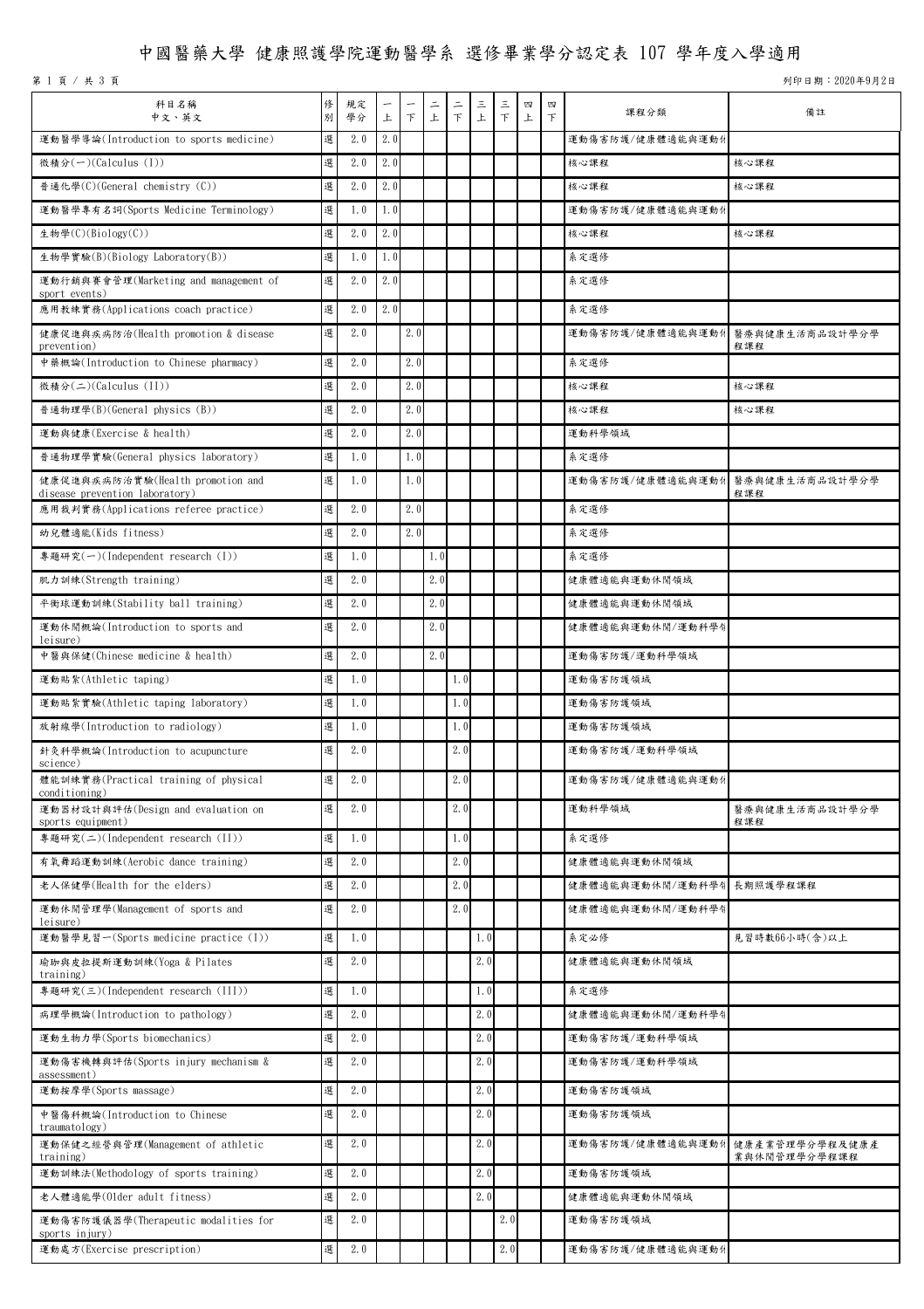## 中國醫藥大學 健康照護學院運動醫學系 選修畢業學分認定表 107 學年度入學適用

第 2 頁 / 共 3 頁

列印日期:2020年9月2日

| 科目名稱<br>中文、英文                                                       | 俢<br>別 | 規定<br>學分 | 上 | F                                        | 上 | $\top$ | 三<br>上 | 三<br>$\mathcal{F}$ | 四<br>上 | 四<br>$\top$ | 課程分類                 | 備註                           |
|---------------------------------------------------------------------|--------|----------|---|------------------------------------------|---|--------|--------|--------------------|--------|-------------|----------------------|------------------------------|
| 復健醫學(Physical medicine & rehabilitation)                            | 選      | 2.0      |   |                                          |   |        |        | 2.0                |        |             | 運動傷害防護/運動科學領域        |                              |
| 專題研究(四)(Independent research (IV))                                  | 選      | 1.0      |   |                                          |   |        |        | 1.0                |        |             | 系定選修                 |                              |
| 健康管理(Health management)                                             | 選      | 2.0      |   |                                          |   |        |        | 2.0                |        |             | 運動傷害防護/健康體適能與運動4     | 長期照護學程及醫療與健康生活<br>商品設計學分學程課程 |
| 應用運動生理學(Applied exercise physiology)                                | 選      | 2.0      |   |                                          |   |        |        | 2.0                |        |             | 運動科學領域               | 全英文授課971105校課程會議通<br>過       |
| 運動傷害防護儀器學實驗(Therapeutic modalities<br>for sports injury laboratory) | 選      | 1.0      |   |                                          |   |        |        | 1.0                |        |             | 運動傷害防護領域             |                              |
| 運動推拿學(Sports tui-na science)                                        | 選      | 2.0      |   |                                          |   |        |        | 2.0                |        |             | 運動傷害防護領域             |                              |
| 運動醫學見習二(Sports medicine practice (II))                              | 選      | 1.0      |   |                                          |   |        |        | 1.0                |        |             | 系定必修                 | 見習時數66小時(含)以上                |
| 高齢運動與健康(Exercise and Health for the<br>elders)                      | 選      | 2.0      |   |                                          |   |        |        |                    | 2.0    |             | 系定選修                 |                              |
| 醫院實習(Clinical internship)                                           | 選      | 2.0      |   |                                          |   |        |        |                    | 2.0    |             | 系定選修                 | 實習時數200小時(含)以上               |
| 運動科學實習(一)(Practice in exercise science<br>(I))                      | 選      | 3.0      |   |                                          |   |        |        |                    | 3.01   |             | 運動科學領域(實習)           | 實習時數200小時(含)以上               |
| 健康體適能學實習(一)(Practice in health<br>physical $fitness(I)$ )           | 選      | 3.0      |   |                                          |   |        |        |                    | 3.0    |             | 健康體適能與運動休閒領域(實習)     | 實習時數200小時(含)以上               |
| 運動產業實習一(Practice in sports industry(I))                             | 選      | 3.0      |   |                                          |   |        |        |                    | 3.0    |             | 運動傷害防護/健康體適能與運動4     | 實習時數200小時(含)以上               |
| 運動防護學實習(一)(Practice in sports injury<br>prevention $(I)$ )          | 選      | 3.0      |   |                                          |   |        |        |                    | 3.0    |             | 運動傷害防護領域(實習)         | 實習時數200小時(含)以上               |
| 國際運動醫學實習(International practice in<br>sports medicine)              | 選      | 2.0      |   |                                          |   |        |        |                    |        |             | 2.0 系定選修             | 實習時數156小時(含)以上               |
| 健康體適能學實習(二)(Practice in health<br>physical $fitness(II)$            | 選      | 3.0      |   |                                          |   |        |        |                    |        |             | 3.0 健康體適能與運動休閒領域(實習) | 實習時數200小時(含)以上               |
| 運動產業實習二(Practice in sports<br>industry(II))                         | 選      | 3.0      |   |                                          |   |        |        |                    |        |             | 3.0 運動傷害防護/健康體適能與運動化 | 實習時數200小時(含)以上               |
| 運動防護學實習(二)(Practice in sports injury<br>prevention $(II)$ )         | 選      | 3.0      |   |                                          |   |        |        |                    |        |             | 3.0 運動傷害防護領域(實習)     | 實習時數200小時(含)以上               |
| 醫院實習(Clinical internship)                                           | 選      | 2.0      |   |                                          |   |        |        |                    |        |             | 2.0 系定選修             | 實習時數200小時(含)以上               |
| 運動科學實習(二)(Practice in exercise science<br>(II)                      | 選      | 3.0      |   |                                          |   |        |        |                    |        |             | 3.0 運動科學領域(實習)       | 實習時數200小時(含)以上               |
| 應用競技運動心理學(Applied sport psychology)                                 | 選      | 2.0      |   |                                          |   |        |        |                    |        |             | 2.0 系定選修             |                              |
| 合計 選修 總學分                                                           |        | 124.0    |   | $14.0$ 16.0 9.0 16.0 20.0 15.0 16.0 18.0 |   |        |        |                    |        |             |                      |                              |

107學年度入學生畢業學分認定表備註:

一、畢業前必須通過英文鑑定,方能畢業。相關規定依本

校「學生英文能力鑑定實施辦法」辦 理。

二、體育課一年級為必修,每學期0學分,不及格不得畢

業。大學部二年級以上為選修,每學期一學分。

三、國防軍事訓練改為選修,每週上課2小時為1學分,成績及 格者,83年次以前同學以每8堂 課折算1日役期(1門課折抵4日 役期, 2門課折抵9日役期, 以此類推)。83年次以後同學每門 課折抵2日訓期。

四、通識教育課程分為正式課程及通識教育活動:

(一)正式課程:必修28學分

1.英文必修4學分

英文課程採分級制,分級以大學指考及學測成績為依據,分級

結果於選課前公告。如 達該學系英文畢業檢定標

準,經所屬學系審核通過,得免修英文4學分,相關細則依<br>「中國醫藥大學英文暨英語聽講必修課程免修學分實施要

點」規定辦理。

2.資訊相關課程(2學分)

3.通識課程(22學分)

(1)核心通識課程:至少修習10學分,五大類中至少任選三 大類。

A.語文類:國文、英文進階課程及第二外語課程等。

B.人文藝術類:文學藝術類、歷史文明類等。

C.社會科學類:法政類;社會、心理、人類、教育、性別研究 類;管理、經濟類等。

D.自然科學類:基礎科學類;生命科學類;應用科學類;科學 技術類等。

E.運動知能類:如運動心理學、運動生理學、國際賽事分析與 博奕事業、運動與健康的學理探討等學術類課程。如屬該學系 之必選修課程者,將設限不得認列為通識學分。

### 校內注意事項 おおもの こうしゃ こうしゃ こうしゃ おおや きょうきょう おおやま きょうかい こうしゅう

一、教育目標:(1) 強化學生多元專業與技能。(2) 培養主動 學習的能力。(3) 訓練運動與健康相關領域的人才 , 使其具 有正確運動傷害防護及治療知識。

二、107學年度入學新生實施,本系4年制,最低畢業學分 為128學分,含通識28學分、必修50學分、選修50分(每位學生 除必修課程外,必須就本系三大發展方向運動傷害防護領 域、健康體適與運動休閒領域、運動科學領域,至少修習一個 領域的選修課程)。畢業前需完成核心課程10學分。 三、須具初級救護技術員EMT1(Emergency Medical

Technician 1)或中華民國紅十字會急救員或台灣運動傷害防 護學會運動急救證。

四、本學分表做為畢業學分認定之依據。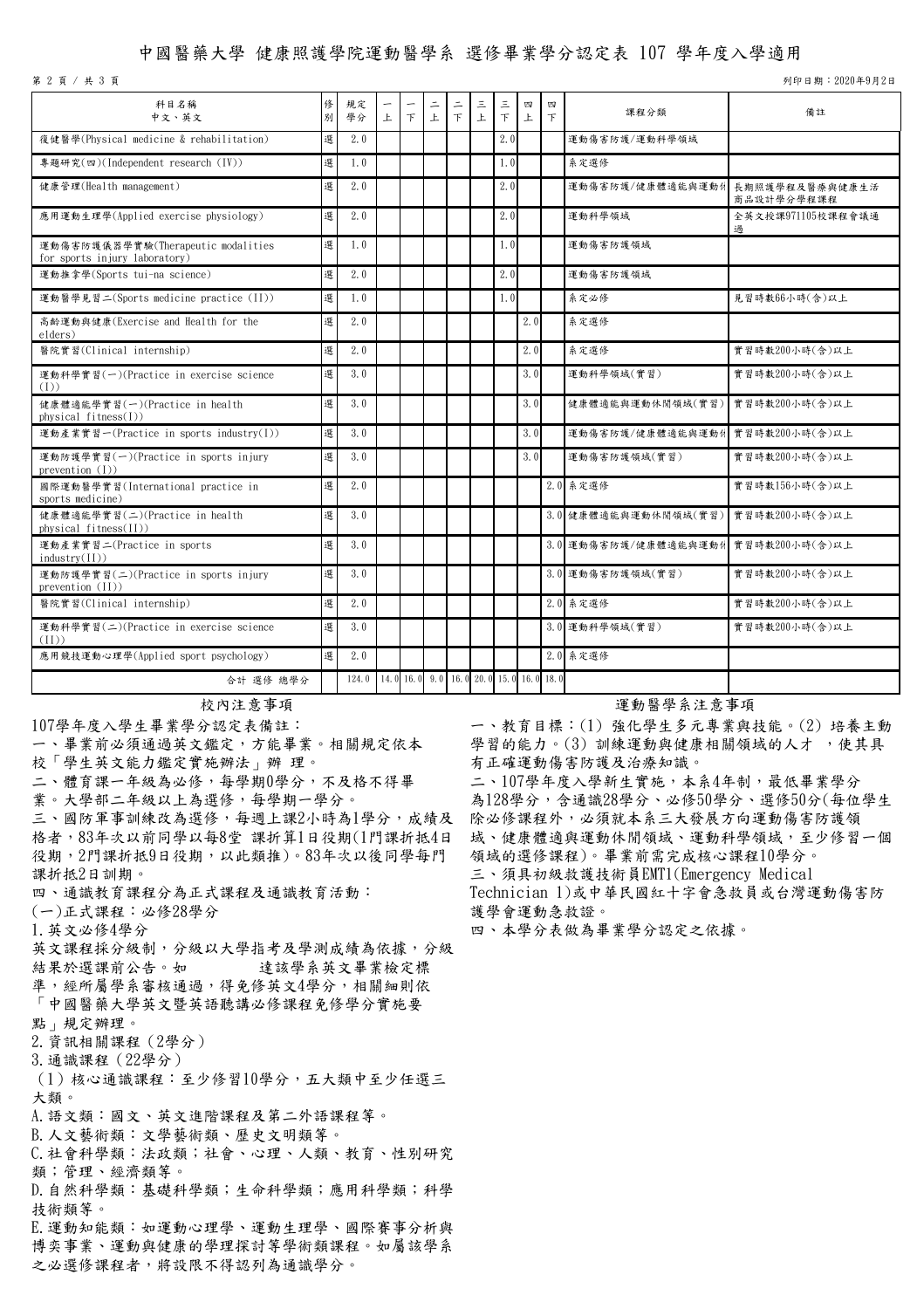(2)跨學院通識課程:至少須修習跨學院課程6學分。 (二)通識教育活動:0學分,學生須於在學期間參與至 少16小時通識教育中心所認定之演講與校內外所舉辦之展演活 動;成績以通過/不通過計分。相關細則依「通識教育活動實 施要點」規定辦理。

五、服務學習時數:需修習必修0學分(醫學系、中醫學系為 上下學期必修各1學分)之服務學習課程,以及6小時志願服務 基礎教育訓練、6小時服務學習講座參與、18小時服務學習課 程、18小時志工服務(不含服務學習講座),共計需完成48小 時之服務學習時數,始符合畢業資格。

※志願服務基礎訓練由學務處服務學習中心舉辦(另行公

告),其他未盡事宜請詳閱「服務學習課程實施要點」(學務 處服務學習中心網頁)。

六、畢業前必須參加校內舉辦之基礎心肺復甦術訓練,方具畢 業資格。相關規定依本校「學生基礎心肺復甦術訓練實施要 點」辦理。

七、本學分表做為畢業學分認定之依據。

單位主管簽章: